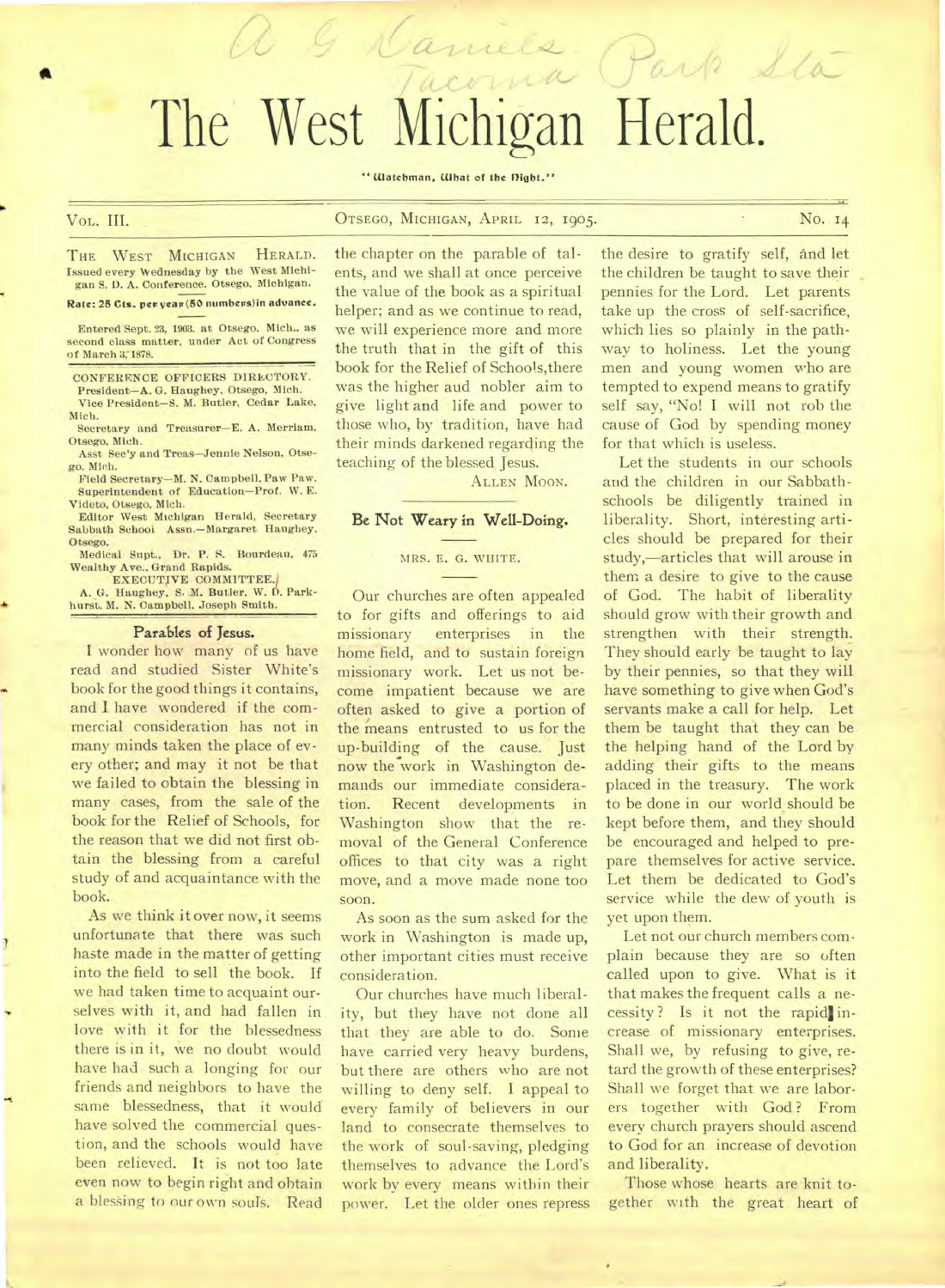# 2 THE WEST MICHIGAN HERALD. April 12, 1905

Christ will be glad to do what they can to help the cause of God. They will say, "I will do my best. Whatever others may do, my duty is clear." They will rejoice in the continual expansion and advancement that means larger and more frequently-given offerings.

# **Go Ye Swift Messengers.**  ISA. 18.

Etheopia, definitely considered, is a country with an area of about 4,000 square miles, bounded on the east by the southern half of the Red sea.

The "rivers of Etheopia" are the Blue Nile, White Nile and Athbara. The term "rivers" as used here is in a natural sense, because for the standpoint of Palestine where the prophecy was given, these serve as waymarks to the "land shadowing with wings," or the middle and South Africa, the field of the prophecy itself being clothed in symbols. The people of this country to whom the land rightfully belonged are said to be "terrible" in that they were originally sunken in the lowest condition of savagery. The pitiable condition of the people appealed in weakness (vessels of bulrushes) by the sea (people and nations.) See Rev. 17:15.

"The rivers have spoiled," V. 2. Natural rivers do not spoil or ruin a land but symbolic rivers do. See Isa. 8:7, 8; and Jer. 46:7-9. The invading armies of Europe have robbed the African people of their land, and have divided it as a "spoil" among themselves, and have "scattered" the people widely in the world, and "peeled," or stripped, them of their rights and property.

The term "saying" in the second verse is a supplied word, and is misleading. "Go ye swift messengers" is what God says to His people.

It is God who commands to "lift up an ensign" (the gospel of the three messages) and "blow with a trumpet." See Joel 2:1. Verse 4 refers to the investigative judgement. The term harvest of verse 5 is the end of the world. Verse 6 is clearly identical in events described as Rev. 19:17, 18. Verse 7 refers to the triumph of the threefold message in gathering a few from among the "scattered" sons of Africa to be numbered among the redeemed.

The work for this time admits of no delay. "Go ye SWIFT messengers." Who will go ?

A. SMITH.

## **Educational.**

# **Duties of Sabbath-school Officers.**

(READ AT A CONVENTION.)

"Cursed be he that doeth the work of the Lord negligently:" Jer. 48:1o. Some years ago it was my privilege to spend some weeks near a beautiful village in one of our neighboring states. In this village was a Seventh-day Adventist church. It was one of the oldest, and so far as numbers and wealth were concerned, one of the most prosperous in the state, as many owned beautiful, well-kept homes and farms.

During a part of my stay in the locality I stopped at the attractive, well-kept little home of the superintendent of the Sabbath-school, who lived two or more miles from the village. Sabbath came, it was an ideal morning, but the sun was up long before the family was, and when the necessary chores were done, breakfast and worship over, the neglected Sabbath-school lesson studied, and all were ready, there was little time left in which to drive the two miles to the village church in time for Sabbathschool.

The faithful family horse received many blows from the whip to urge him to a sufficient rate of speed so that the superintendent might not be late. When we reached the church the first bell had not been rung, although the janitor lived near by, and the members of the school were leisurely arriving, quite a number being late because

they "had not heard the bell." When the superintendent took his place to open the school he first quoted the above text in the tone of a severe reproof. I have often wondered if it ever occurred to him that the same reproof might be applied to himself.

Instead of the sweet, gentle, teachable spirit of Christ pervading the school, there was a spirit of controversy and rivalry, each seeming to make a special effort to prove his views of the lesson, and it was a relief to the visitor when the Sabbath-school was dismissed. Nearly all seemed to have studied the lesson for the purpose of controversy, rather than to know what God would have them do. The ministers who visited the church said that it was a dead church, and although I had not at that time heard it, I felt that it was indeed so. They came together to study God's word, but not for the purpose of giving the message to others in order that they might be saved.

I remember another Sabbathschool in the same state whose 'officers seemed to have no definite plan for the hour's service. The songs were not previously selected, and during the singing the superintendent and secretary were talking, sometimes walking to different parts of the room and talking to others, and while prayer was being offered the secretary would be writing or the superintendent rustling the leaves of the hymn book hunting a song. The result was that the children caught the spirit of disorder and irreverence and were so disorderly that it was almost impossible to conduct the school, and very little, if any, good was accomplished. The officers themselves not being good examples of reverence and order could have no influence for good over the school.

A more beautiful picture "hangs in memory's hall." I see a large Sabbath-school in a city in the same state, in which is represented all the various departments. The superintendent is a man of God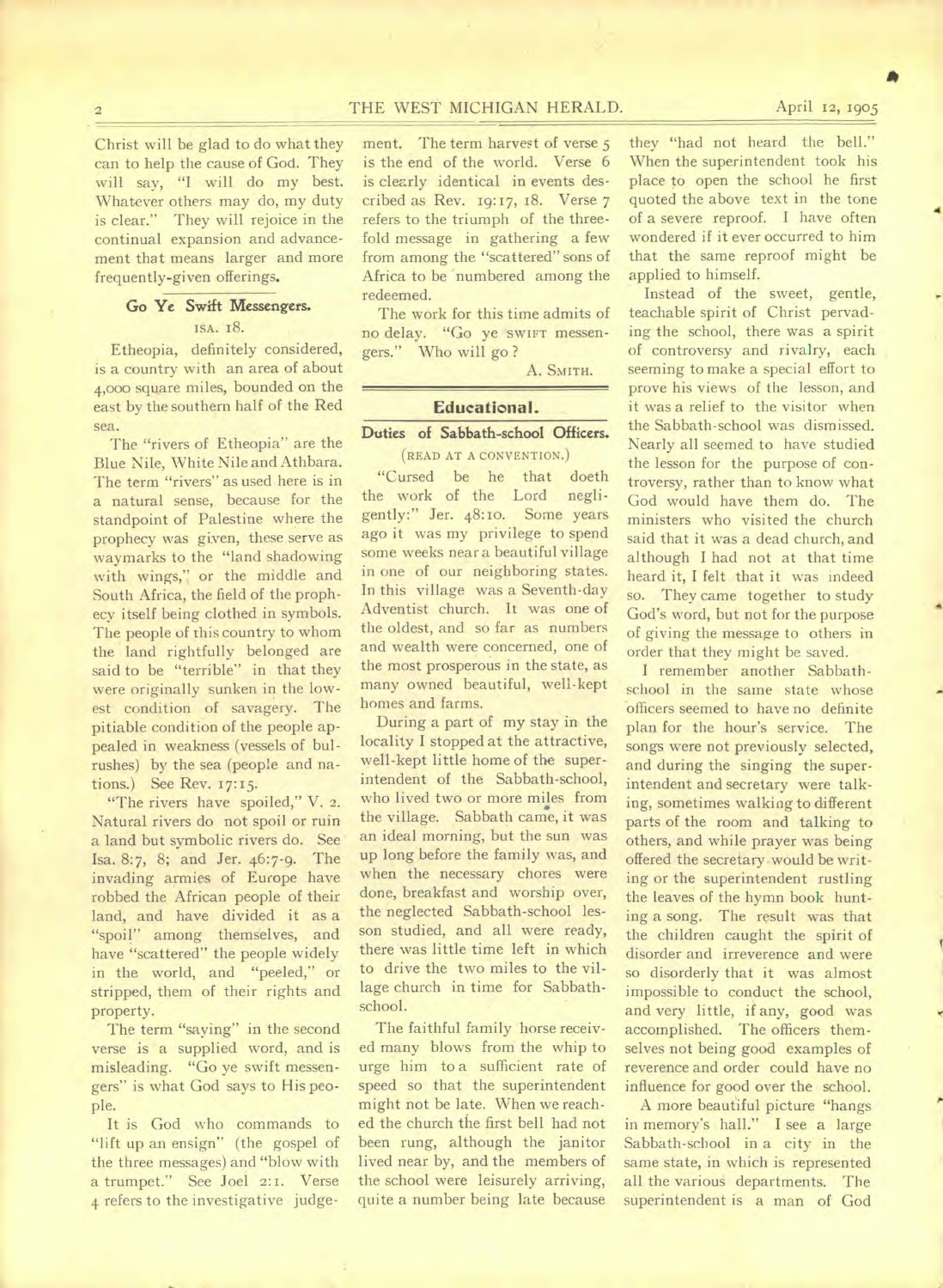# April 12, 1905. THE WEST MICHIGAN HERALD. 3

A

with the burden of souls resting upon him. He feels the need of seeking God in prayer and wisdom in selecting teachers who love God, and who will labor for the salvation of precious souls. As he stands before the school and attends to his various duties, his manner impresses all with the fact that they are in the house of God, and that he realizes that he is standing in .the presence of Jehovah. He has made all preparations for the exercises, each knows the part he is to perform, and there is a spirit of love, peace and harmony throughout. The secretary is familar with the lesson taught in each department, and having visited each department the previous Sabbath, is able to give in the minutes some interesting report from each, and all feel when the minutes are read, that no one is being neglected. The secretary spends several hours each week in a prayerful preparation of the minutes, and when they are read all listen attentively, and frequently there are hearty "Amens" heard from the school. The influence growing out of this school improved and enlarged the church. There were conversions and additions to the church even from the children's and youth's departments, and they came into the church with reverence for the house of God and its services.

Much depends upon the superintendent. He should be a true educator, one who can carry the minds of his hearers with him. His words should be few, but earnest, coming from the heart. He should not always be blaming others, but his heart should be filled with pity. He, with the other officers, should study and plan how to secure a well-organized, w e 11-disciplined school. They should not be satisfied with following a certain dry order of going through a round, for if they do they will miss the mark and fail of the work that should be done by the Sabbathschool.

Forms and ceremonies which

will eclipse the real object for which we are laboring should ever be guarded against. Nothing can be done without order and regulation, but these should be arranged so as not to shut out greater and more important duties. The simplicity of the gospel must be kept in view. Cold formality should be excluded by earnest zeal and energy. "The love of Jesus should be so manifest in the whole school that the pupils will regard this as the highest education.

Most important of all is the duty of the officers to seek God earnestly for the guidance and instruction of the Holy Spirit, that they may be true educators, able to inspire thought and to bring to remembrance the things that they have taught their pupils.

"It is not by might nor by power, but by my Spirit, saith the Lord of Hosts." "If any man lacks wisdom let him ask of God, who giveth to all men liberally and upbraideth not, and IT SHALL BE GIV-EN HIM."

He who is guided and controlled by the Holy Spirit will surely learn all the duties that God requires of him, and will have grace and power to perform them to the glory and honer of Him whom he loves and serves.

> KATHERINE NUDING, Berrien Springs, Mich.

Some of our schools report the conversion of many of the children who are attending, and other schools show a lack of interest in spiritual things on the part of the pupils. Perhaps this is because right methods are not understood and practiced by the teachers. We wish our teachers might discuss through the "Herald" the question, "How shall church school pupils be won to Christ." Are there not some of our teachers who can offer suggestions that might be of value to other teachers ? There are several of our teachers from whom we would very much like to hear, as we know they have been giving the matter earnest thought. We hope to hear from Wright, Grand Rapids, Paw Paw and other schools.

#### W. E. VIDETO.

# **Fvom the Yield.**

## ALLEGAN.

Brother M. N. Campbell was with us about ten days holding a canvassers' institute and we trust that those who are engaged in the canvassing work received much benefit. But that which most interested the Allegan church and their friends was the evening meetings.

'The truth was presented in a clear and forcible manner and some of our neighbors manifested a good interest and they are troubled over these things and want to hear more. We regret that Brother Campbell could not remain and follow up the interest. So much is lost by leaving when an interest is awakened.

#### EZRA BRACKETT.

#### HOWARD CITY.

I met with the church at Howard City, Sabbath, April ist. The ordinances of the Lord's house were celebrated. The spirit of the Lord was present and melted some to tears of repentance. When the roll was called all members who were present responded by praising God for the privilege of being witnesses for Him.

Hearts were impressed for good in the meeting. There was a man present who was not of our faith and he told me afterward that he now believed in the ordinance of humility. We held a public meeting with them the evening after the Sabbath and the attendance and interest was good. May the dear Lord continue to bless this church.

A. L. EVANS.

#### Obituary.

Sister J. L. Edgar quietly fell asleep Monday morning, April 3,